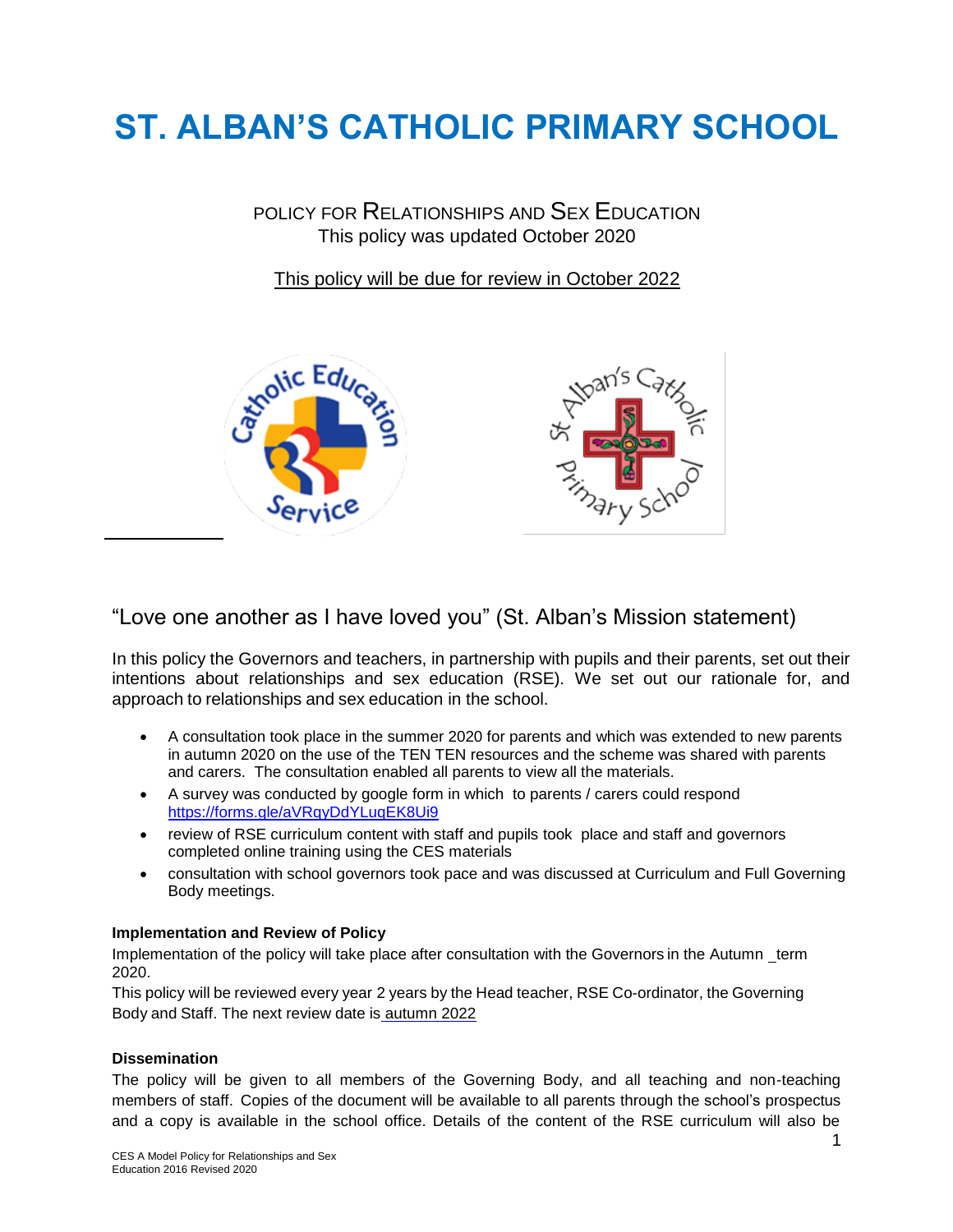published on the school's web site.

# DEFINING RELATIONSHIP AND SEX EDUCATION

The DfE guidance states that "children and young people need to know how to be safe and healthy, and how to manage their academic, personal and social lives in a positive way"<sup>1</sup>. It is about the development of the pupil's knowledge and understanding of her or him as a sexual being, about what it means to be fully human, called to live in right relationships with self and others and being enabled to make moral decisions in conscience. In primary schools the focus should be on "teaching the fundamental building blocks and characteristics of positive relationships, with particular reference to friendships, family relationships, and relationships with other children and with adults."<sup>2</sup> This would include the topics of families and the people of who care for me, caring friendships, respectful relationships, online relationships and being safe. In Secondary schools RSE should "give young people the information they need to help them develop healthy, nurturing relationships of all kinds, not just intimate relationships. It should enable them to know what a healthy relationship looks like and what makes a good friend, a good colleague and a successful marriage or other type of committed relationship. It should also cover contraception, developing intimate relationships and resisting pressure to have sex (and not applying pressure)."<sup>3</sup>

# STATUTORY CURRICULUM REQUIREMENTS

We are legally required to teach those aspects of RSE which are statutory parts of National Curriculum Science. (There is also a separate requirement for maintained secondary schools to teach about HIV, AIDS and sexually transmitted infections. This does not apply to academies).

However, the reasons for our inclusion of RSE go further.

## **RATIONALE**

## 'I HAVE COME THAT YOU MIGHT HAVE LIFE AND HAVE IT TO THE FULL'

## (Jn.10.10**)**

We are involved in relationships and sex education precisely because of our Christian beliefs about God and about the human person. The belief in the unique dignity of the human person made in the image and likeness of God underpins the approach to all education in a Catholic school. Our approach to RSE therefore is rooted in the Catholic Church's teaching of the human person and presented in a positive framework of Christian ideals.

At the heart of the Christian life is the Trinity; Father, Son and Spirit in communion, united in loving relationship and embracing all people and all creation. As a consequence of the Christian belief that we are made in the image and likeness of God, gender and sexuality are seen as God's gift, reflect God's beauty, and share in the divine creativity. RSE, therefore, will be placed firmly within the context of relationship as it is there that sexuality grows and develops.

Following the guidance of the Bishops of England and Wales and as advocated by the DFE (and the Welsh Assembly Government) RSE will be firmly embedded in the PSHE framework as it is concerned with nurturing human wholeness and integral to the physical, spiritual, emotional, moral, social and intellectual development of pupils. It is centred on Christ's vision of being human as good news and will be positive and prudent, showing the potential for development, while enabling the dangers and risks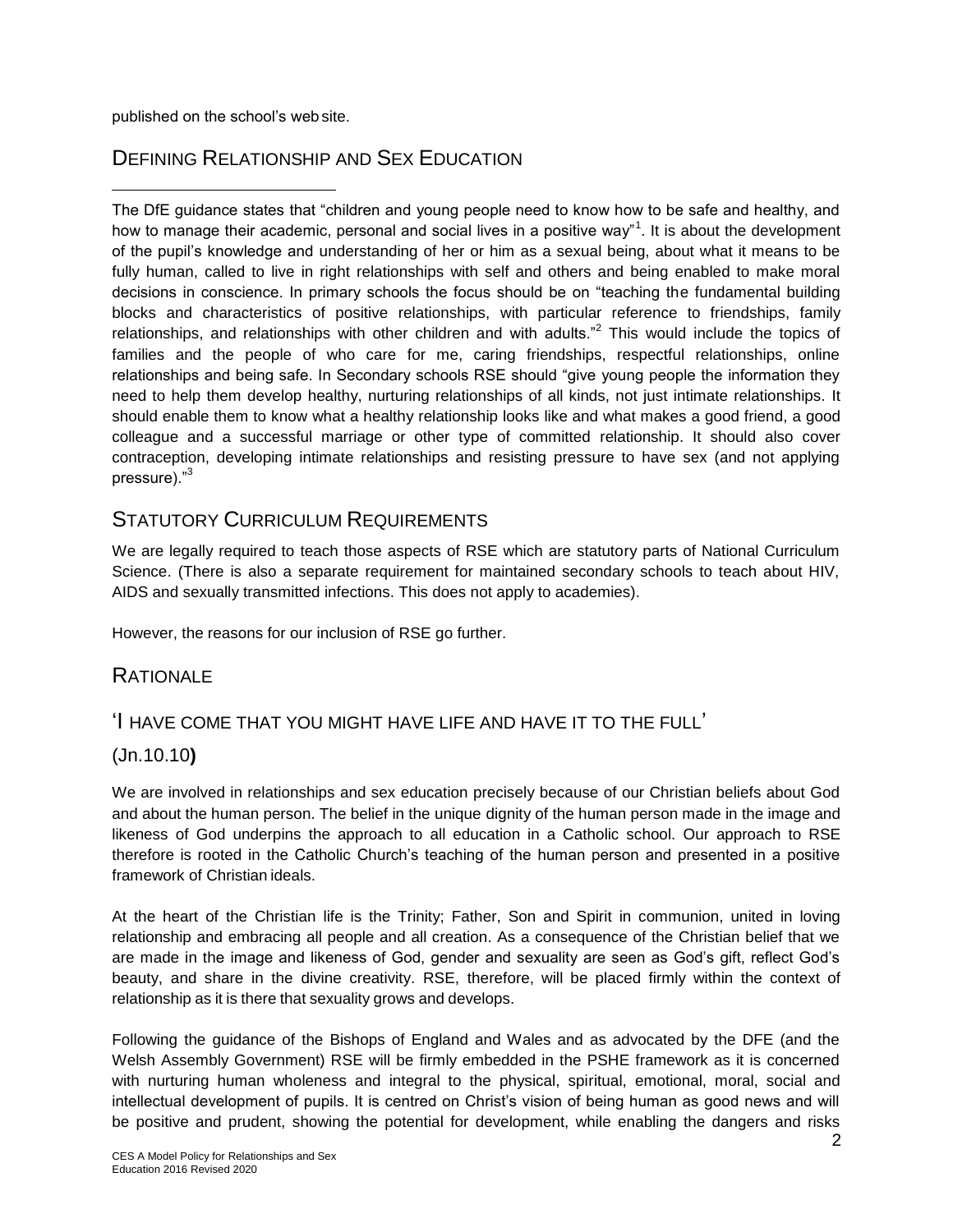involved to be understood and appreciated.

All RSE will be in accordance with the Church's moral teaching. It will emphasise the central importance of marriage and the family whilst acknowledging that all pupils have a fundamental right to have their life respected whatever household they come from. It will also prepare pupils for life in modern Britain.

<sup>1</sup> Relationships Education, Relationships and Sex Education (RSE) and Health Education: Statutory guidance for governing bodies, proprietors, head teachers, principals, senior leadership teams, teachers Page 4

 $2$  Relationships Education, Relationships and Sex Education (RSE) and Health Education: Statutory guidance for governing bodies, proprietors, head teachers, principals, senior leadership teams, teachers Page 19

<sup>&</sup>lt;sup>3</sup> Relationships Education, Relationships and Sex Education (RSE) and Health Education: Statutory guidance for governing bodies, proprietors, head teachers, principals, senior leadership teams, teachers Page 25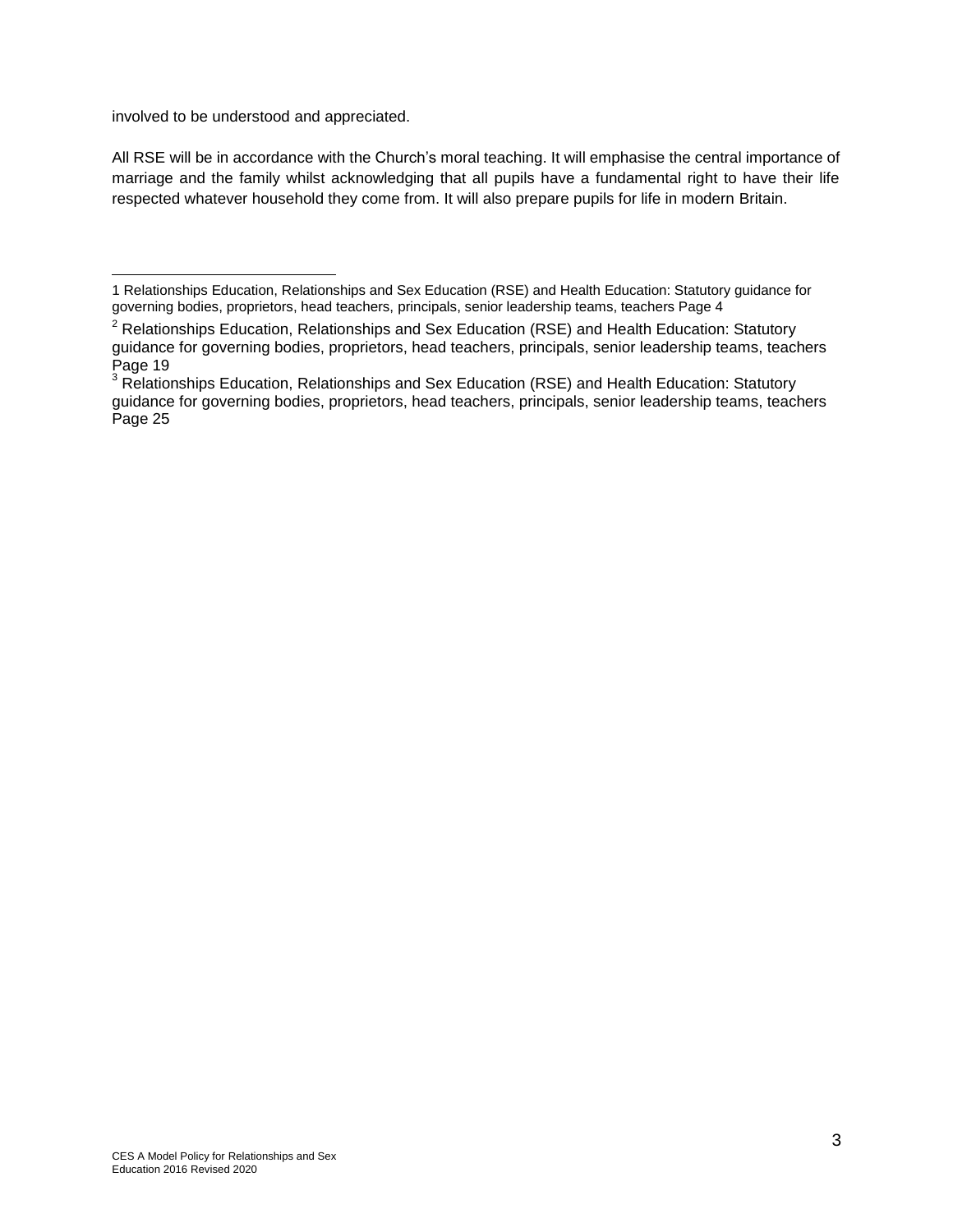## VALUES AND VIRTUES

Our programme enshrines Catholic values relating to the importance of stable relationships, marriage and family life. It also promotes those virtues which are essential in responding to the God's call to love others with a proper respect for their dignity and the dignity of the human body. The following virtues will be explicitly explored and promoted: faithfulness, fruitfulness, chastity, integrity, prudence, mercy and compassion.

# AIM OF RSE AND THE MISSION STATEMENT

Our Mission Statement commits us to the education of the whole child (spiritual, physical, intellectual, moral, social, cultural, emotional) and we believe that RSE is an integral part of this education. Furthermore, our school aims state that we will endeavour to raise pupils' self-esteem, help them to grow in knowledge and understanding, recognise the value of all persons and develop caring and sensitive attitudes. It is in this context that we commit ourselves:

In partnership with parents, to provide children and young people with a "positive and prudent sexual education"<sup>4</sup> which is compatible with their physical, cognitive, psychological, and spiritual maturity, and rooted in a Catholic vision of education and the human person.

## **Objectives**

To develop the following **attitudes and virtues**:

- reverence for the gift of human sexuality and fertility;
- $\bullet$  respect for the dignity of every human being  $-$  in their own person and in the person of others;
- joy in the goodness of the created world and their own bodily natures;
- responsibility for their own actions and a recognition of the impact of these on others;
- recognising and valuing their own sexual identity and that of others;
- celebrating the gift of life-long, self-giving love;
- recognising the importance of marriage and family life;
- fidelity in relationships.

#### To develop the following **personal and social skills**:

- making sound judgements and good choices which have integrity, and which are respectful of the individual's commitments;
- loving and being loved, and the ability to form friendships and loving, stable relationships free from exploitation, abuse and bullying;
- managing emotions within relationships, and when relationships break down, with confidence, sensitivity and dignity;
- managing conflict positively, recognising the value of difference;
- cultivating humility, mercy and compassion, learning to forgive and be forgiven;
- developing self-esteem and confidence, demonstrating self-respect and empathy for others;
- building resilience and the ability to resist unwanted pressures, recognising the influence and impact of the media, internet and peer groups and so developing the ability to assess pressures and respond appropriately;

<sup>4</sup> *Gravissimum Educationis* 1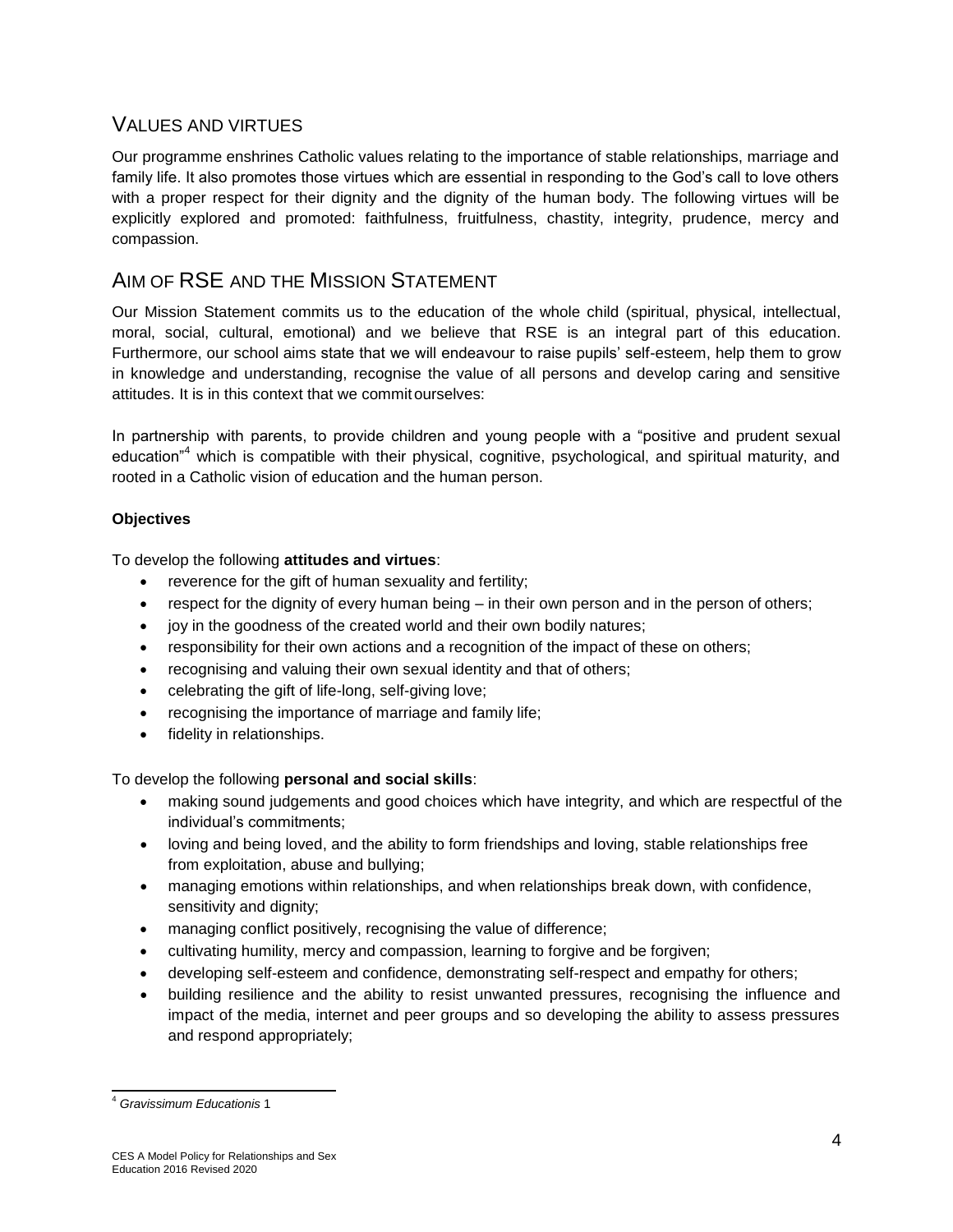- being patient, delaying gratification and learning to recognise the appropriate stages in the development of relationships, and how to love chastely;
- assessing risks and managing behaviours in order to minimise the risk to health and personal integrity.

#### To **know and understand**:

- the Church's teaching on relationships and the nature and meaning of sexual love;
- the Church's teaching on marriage and the importance of marriage and family life;
- the centrality and importance of virtue in guiding human living and loving;
- the physical and psychological changes that accompany puberty;
- the facts about human reproduction, how love is expressed sexually and how sexual love plays an essential and sacred role in procreation;
- how to manage fertility in a way which is compatible with their stage of life, their own values and commitments, including an understanding of the difference between natural family planning and artificial contraception;
- how to keep themselves safe from sexually transmitted infections and how to avoid unintended pregnancy, including where to go for advice.

#### **Outcomes**

## INCLUSION AND DIFFERENTIATED LEARNING

We will ensure RSE is sensitive to the different needs of individual pupils in respect to pupils' different abilities, levels of maturity and personal circumstances; for example, their own sexual orientation, faith or culture and is taught in a way that does not subject pupils to discrimination. Lessons will also help children to realise the nature and consequences of discrimination, teasing, bullying and aggressive behaviours (including cyber-bullying), use of prejudice-based language and how to respond and ask for help. (In looking at these questions, it is important to draw links to the school's inclusion policy).

## EQUALITIES OBLIGATIONS

The governing body have wider responsibilities under the Equalities Act 2010 and will ensure that our school strives to do the best for all of the pupils, irrespective of disability, educational needs, race, nationality, ethnic or national origin, pregnancy, maternity, sex, gender identity, religion or sexual orientation or whether they are looked-after children.

# BROAD CONTENT OF RSE

Three aspects of RSE - attitudes and values, knowledge and understanding, and personal and social skills will be provided in three inter-related ways: the whole school / ethos dimension; a cross-curricular dimension and a specific relationships and sex curriculum.

Our programme will cover…

## PROGRAMME / RESOURCES

Appendices to this policy provide further information about the programme and resources for suggested use.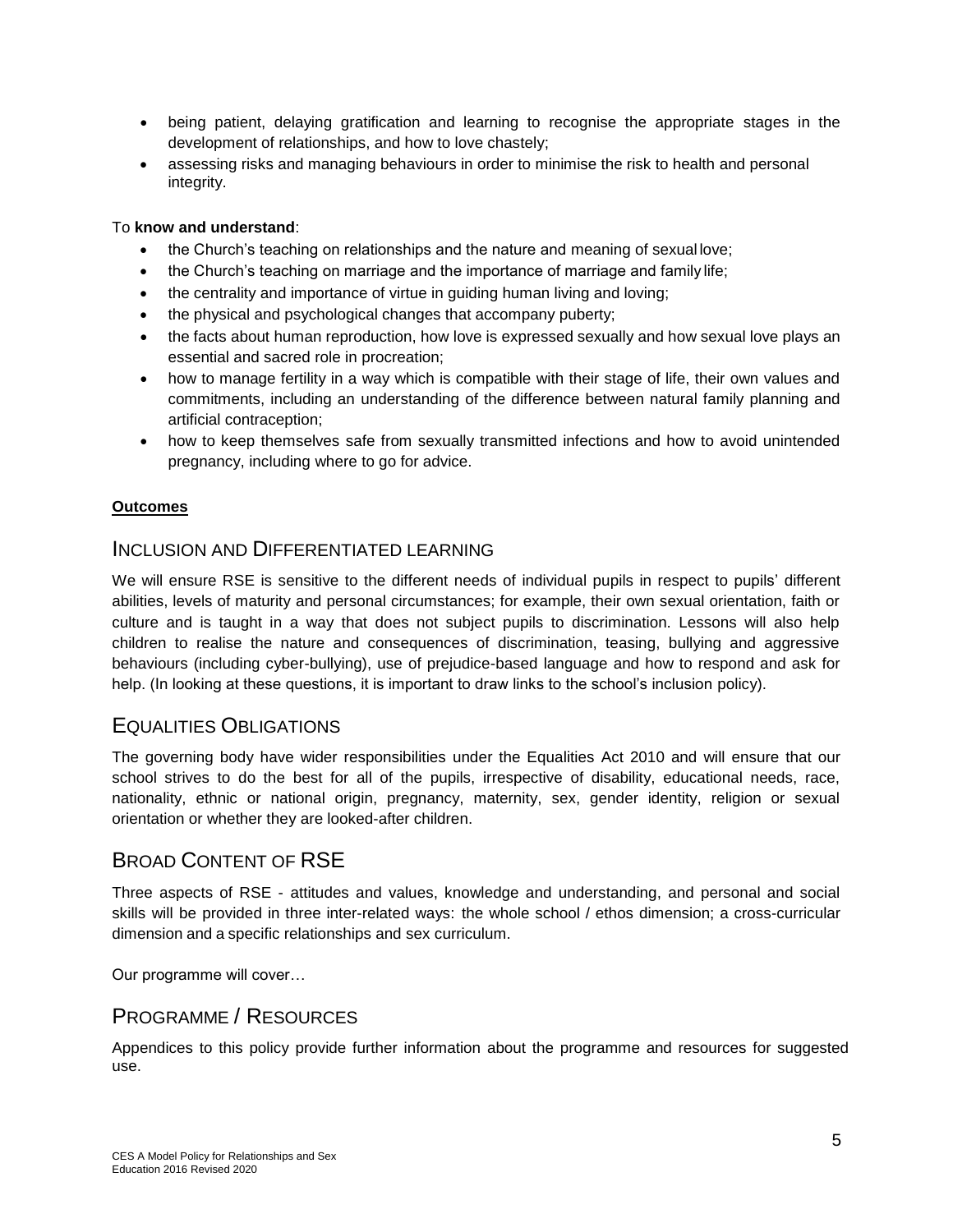Teaching strategies will include:

- establishing ground rules
- distancing techniques
- discussion
- project learning
- reflection
- experiential
- active
- brainstorming
- film & video
- group work
- role-play
- trigger drawings
- values clarification

St Alban's will assess in line with the scheme of work developed by TEN TEN

## PARENTS AND CARERS

We recognise that parents (and other carers who stand in their place) are the primary educators of their children. As a Catholic school, we provide the principal means by which the Church assists parents and carers in educating their children. Therefore the school will support parents and carers by providing material to be shared with their children at home and workshops to help parents/carers to find out more. Parents/carers will be informed by letter when the more sensitive aspects of RSE will be covered in order that they can be prepared to talk and answer questions about their children's learning.

Parents must be consulted before this policy is ratified by the governors. They will be consulted at every stage of the development of the RSE programme, as well as during the process of monitoring, review and evaluation. They will be able to view the resources used by the school in the RSE programme. Our aim is that, at the end of the consultation process, every parent and carer will have full confidence in the school's RSE programme to meet their child's needs.

Parents continue to have *the right to withdraw* their children from Sex Education except in those elements which are required by the National Curriculum science orders. Should parents wish to withdraw their children they are asked to notify the school by contacting the headteacher. The school will provide support by providing material for parents to help the children with their learning.

We believe that the controlled environment of the classroom is the safest place for this curriculum to be followed. Please refer to the DfE guidance Page 17 for further details on the right to be excused from sex education (commonly referred to as the right to withdraw).

## BALANCED CURRICULUM

Whilst promoting Catholic values and virtues and teaching in accordance with Church teaching, we will ensure that pupils are offered a balanced programme by providing an RSE programme that offers a range of viewpoints on issues.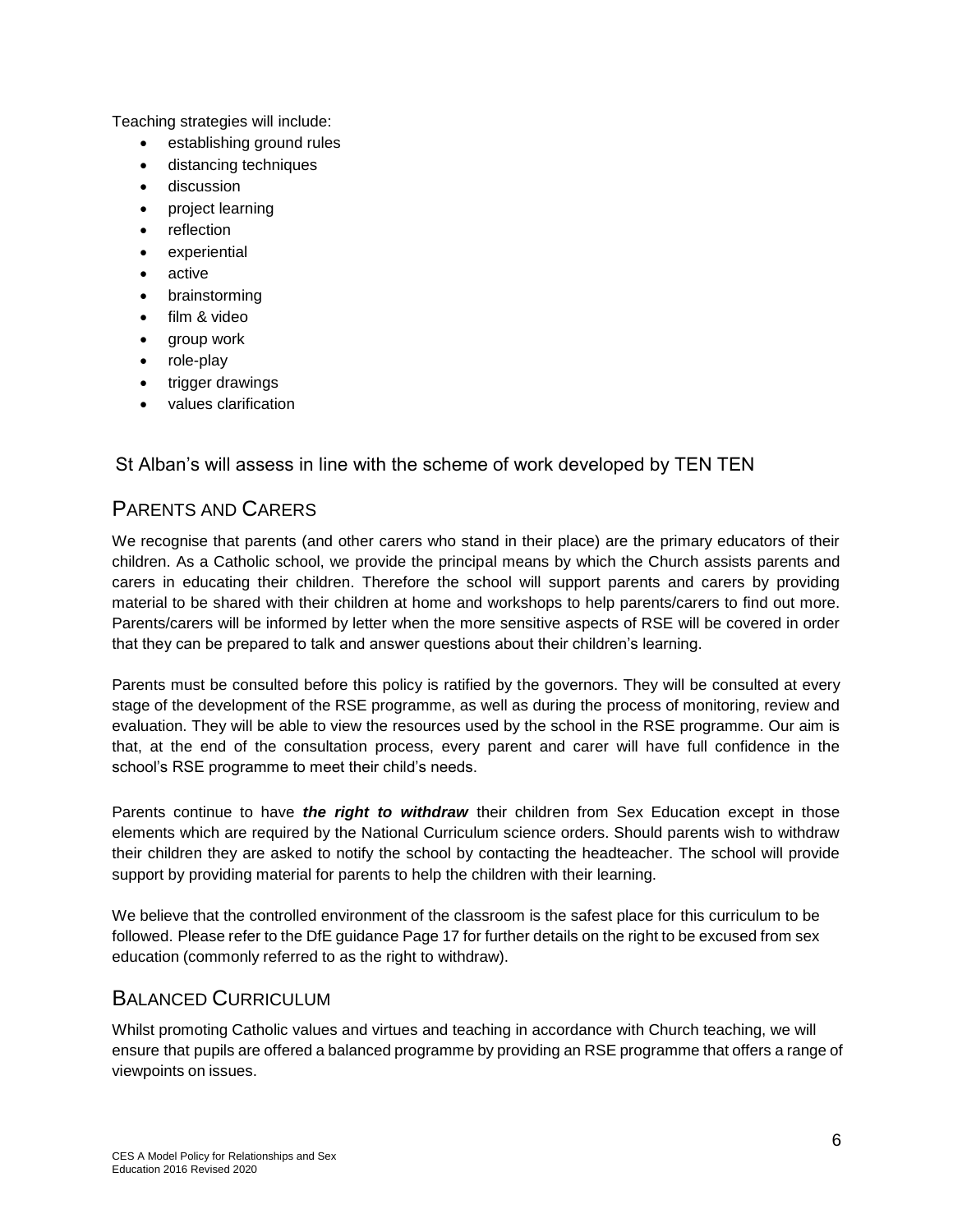Pupils will also receive clear scientific information as well as covering the aspects of the law pertaining to RSE (in secondary schools/academies relating to forced-marriage, female genital mutilation, abortion, the age of consent and legislation relating to equality). Knowing about facts and enabling young people to explore differing viewpoints is not the same as promoting behaviour and is not incompatible with our school's promotion of Catholic teaching. We will ensure that pupils have access to the learning they need to stay safe, healthy and understand their rights as individuals.

## RESPONSIBILITY FOR TEACHING THE PROGRAMME

Responsibility for the specific relationships and sex education programme lays with…..(the relevant curriculum staff;

this will normally include science, religious education, physical education, RSE and PSHE).

However, all staff will be involved in developing the attitudes and values aspect of the RSE programme. They will be role models for pupils of good, healthy, wholesome relationships as between staff, other adults and pupils. They will also be contributing to the development of pupils' personal and social skills.

## **External Visitors**

Our school will often call upon help and guidance from outside agencies and health specialists to deliver aspects of RSE. Such visits will always complement the current programme and never substitute or replace teacher led sessions. It is important that any external visitor is clear about their role and responsibility whilst they are in school delivering a session. Any visitor must adhere to our code of practice developed in line with CES guidance 'Checklist for External Speakers to Schools  $5$ .

Health professionals should follow the school's policies, minimising the potential for disclosures or inappropriate comments using negotiated ground rules and distancing techniques as other teachers would. They will ensure that all teaching is rooted in Catholic principles and practice.

# OTHER ROLES AND RESPONSIBILITIES REGARDING RSE

#### **Governors**

- draw up the RSE policy, in consultation with parents and teachers;
- ensure that the policy is available to parents;
- ensure that the policy is in accordance with other whole school policies, e.g., SEN, the ethos of the school and our Christian beliefs;
- ensure that parents know of their right to withdraw their children;
- establish a link governor to share in the monitoring and evaluation of the programme, including resources used;
- ensure that the policy provides proper and adequate coverage of relevant National Curriculum science topics and the setting of RSE within PSHE.

## **Head teacher**

The Head teacher takes overall delegated responsibility for the implementation of this policy and for liaison with the Governing Body, parents, the Diocesan Schools' Service and the Local Education Authority, also appropriate agencies.

<sup>5</sup> CES Checklist for External Speakers to Schools, 2016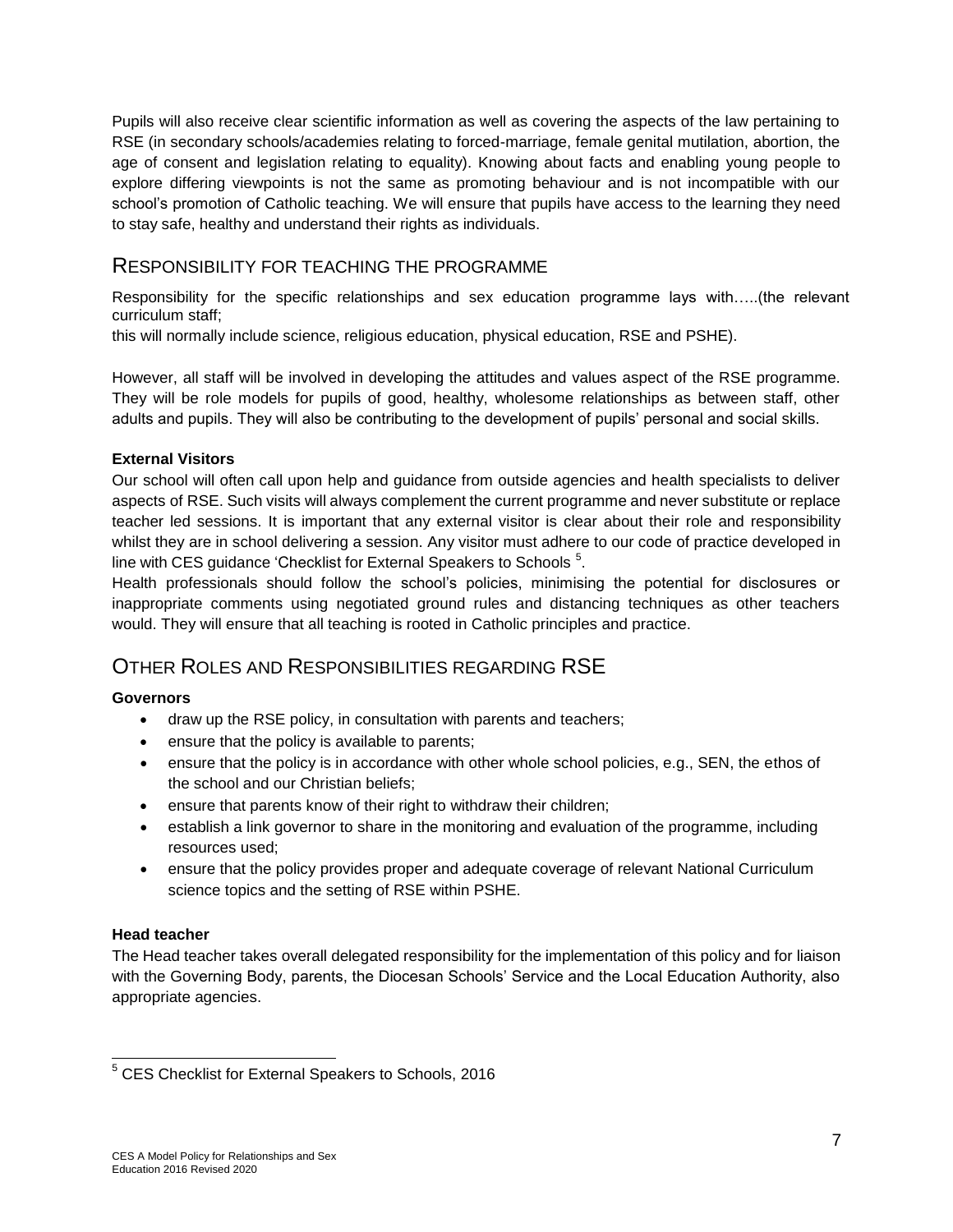#### **PSHE/RSE Co-Ordinator**

The co-ordinator with the head teacher has a general responsibility for supporting other members of staff in the implementation of this policy and will provide a lead in the dissemination of the information relating to RSE and the provision of in-service training. *(They may be supported by the curriculum deputy and the member of staff with responsibility for child protection).*

#### **All Staff**

RSE is a whole school issue. All teachers have a responsibility of care; as well as fostering academic progress they should actively contribute to the guardianship and guidance of the physical, moral and spiritual well-being of their pupils. Teachers will be expected to teach RSE in accordance with the Catholic Ethos of the school. Appropriate training will be made available for all staff teaching RSE. All staff have been included in the development of this policy and all staff should be aware of the policy and how it relates to them.

## RELATIONSHIP TO OTHER POLICIES AND CURRICULUM SUBJECTS

This RSE policy is to be delivered as part of the PSHE framework. It includes guidelines about pupil safety and is compatible with the school's other policy documents (for example, Bullying policy, Safeguarding Policy etc)

Pupils with particular difficulties whether of a physical or intellectual nature will receive appropriately differentiated support in order to enable them to achieve mature knowledge, understanding and skills. Teaching methods will be adapted to meet the varying needs of this group of pupils.

Learning about RSE in PSHE classes will link to/complement learning in those areas identified in the RSE audit.

## CHILDREN'S QUESTIONS

The governors want to promote a healthy, positive atmosphere in which RSE can take place. They want to ensure that pupils can ask questions freely, be confident that their questions will be answered, and be sure that they will be free from bullying or harassment from other children and young people.

#### **Controversial or Sensitive issues**

There will always be sensitive or controversial issues in the field of RSE. These may be matter of maturity, of personal involvement or experience of children, of disagreement with the official teaching of the Church, of illegal activity or other doubtful, dubious or harmful activity. The governors believe that children are best educated, protected from harm and exploitation by discussing such issues openly within the context of the RSE programme. The use of ground rules, negotiated between teachers and pupils, will help to create a supportive climate for discussion.

(See also Relationships Education, Relationships and Sex Education (RSE) and Health Education, Managing difficult questions, Page 23 for more detail)

Some questions may raise issues which it would not be appropriate for teachers to answer during ordinary class time, e.g., where a child or young person's questions hints at abuse, is deliberately tendentious or is of a personal nature.

## SUPPORTING CHILDREN AND YOUNG PEOPLE WHO ARE AT RISK

Children will also need to feel safe and secure in the environment in which RSE takes place. Effective RSE will provide opportunities for discussion of what is and is not appropriate in relationships. Such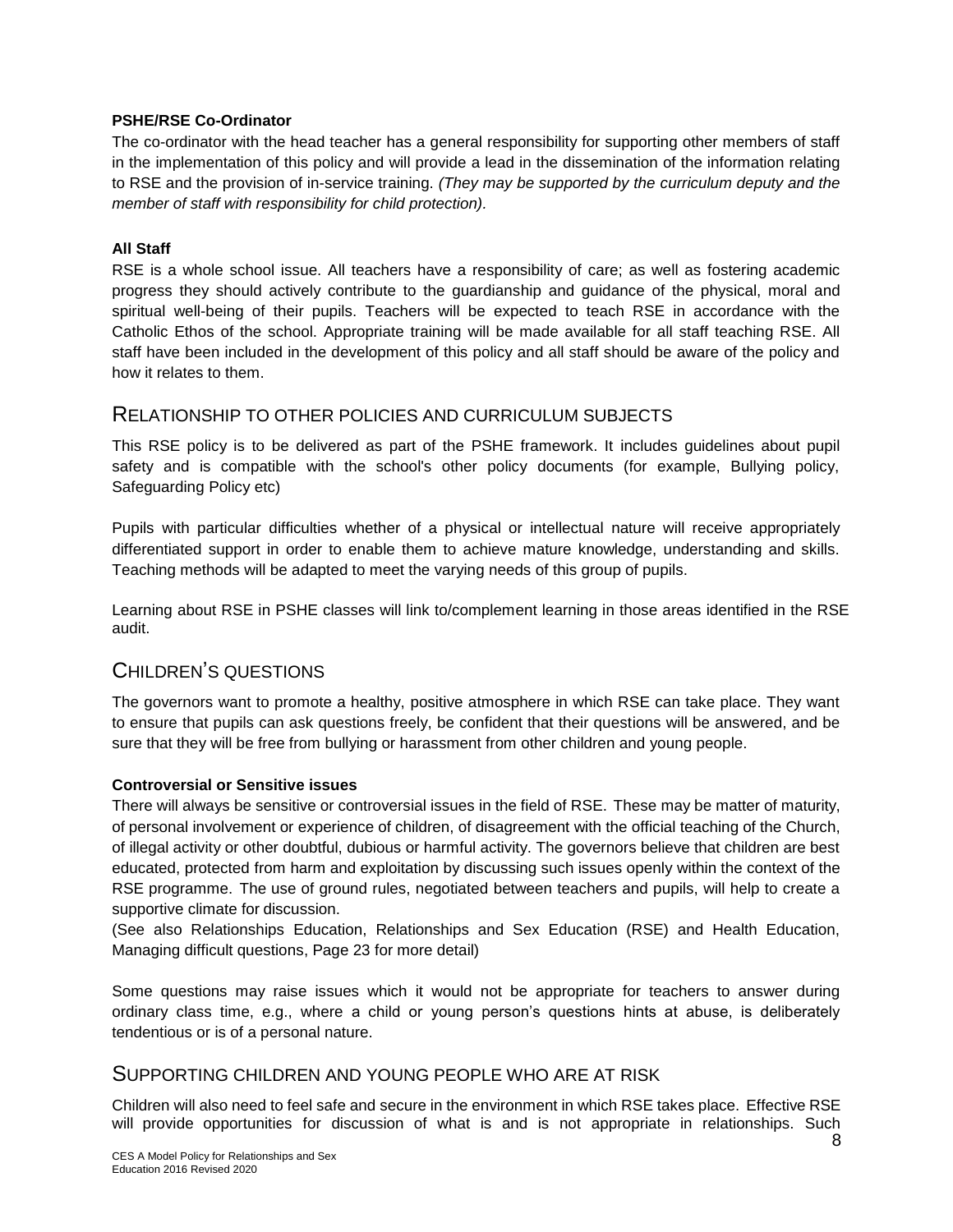discussion may well lead to disclosure of a safeguarding issue. Teachers will need to be aware of the needs of their pupils and not let any fears and worries go unnoticed. Where a teacher suspects that a child or young person is a victim of or is at risk of abuse they are required to follow the school's safeguarding policy and immediately inform the designated senior member of staff responsible.

## CONFIDENTIALITY AND ADVICE

All governors, all teachers, all support staff, all parents and all pupils must be made aware of this policy, particularly as it relates to issues of advice and confidentiality.

All lessons, especially those in the RSE programme, will have the best interests of pupils at heart, enabling them to grow in knowledge and understanding of relationships and sex, developing appropriate personal and social skills and becoming appreciative of the values and attitudes which underpin the Christian understanding of what it means to be fully human.

Pupils will be encouraged to talk to their parents/carers about the issues which are discussed in the programme. Teachers will always help pupils facing personal difficulties, in line with the school's pastoral care policy. Teachers should explain to pupils that they cannot offer unconditional confidentiality, in matters which are illegal or abusive for instance. Teachers will explain that in such circumstances they would have to inform others, e.g., parents, head teacher, but that the pupils would always be informed first that such action was going to be taken

## MONITORING AND EVALUATION

The RSE Co-ordinator will monitor the provision of the various dimensions of the programme by examining plans, schemes of work and samples of pupils work at regular intervals. The programme will be evaluated biannually by means of questionnaires / response sheets / needs assessment given to pupils, and / or by discussion with pupils, staff and parents. The results of the evaluation should be reported to these groups of interested parties and their suggestions sought for improvements. Governors will consider all such evaluations and suggestions before amending the policy. Governors remain ultimately responsible for the policy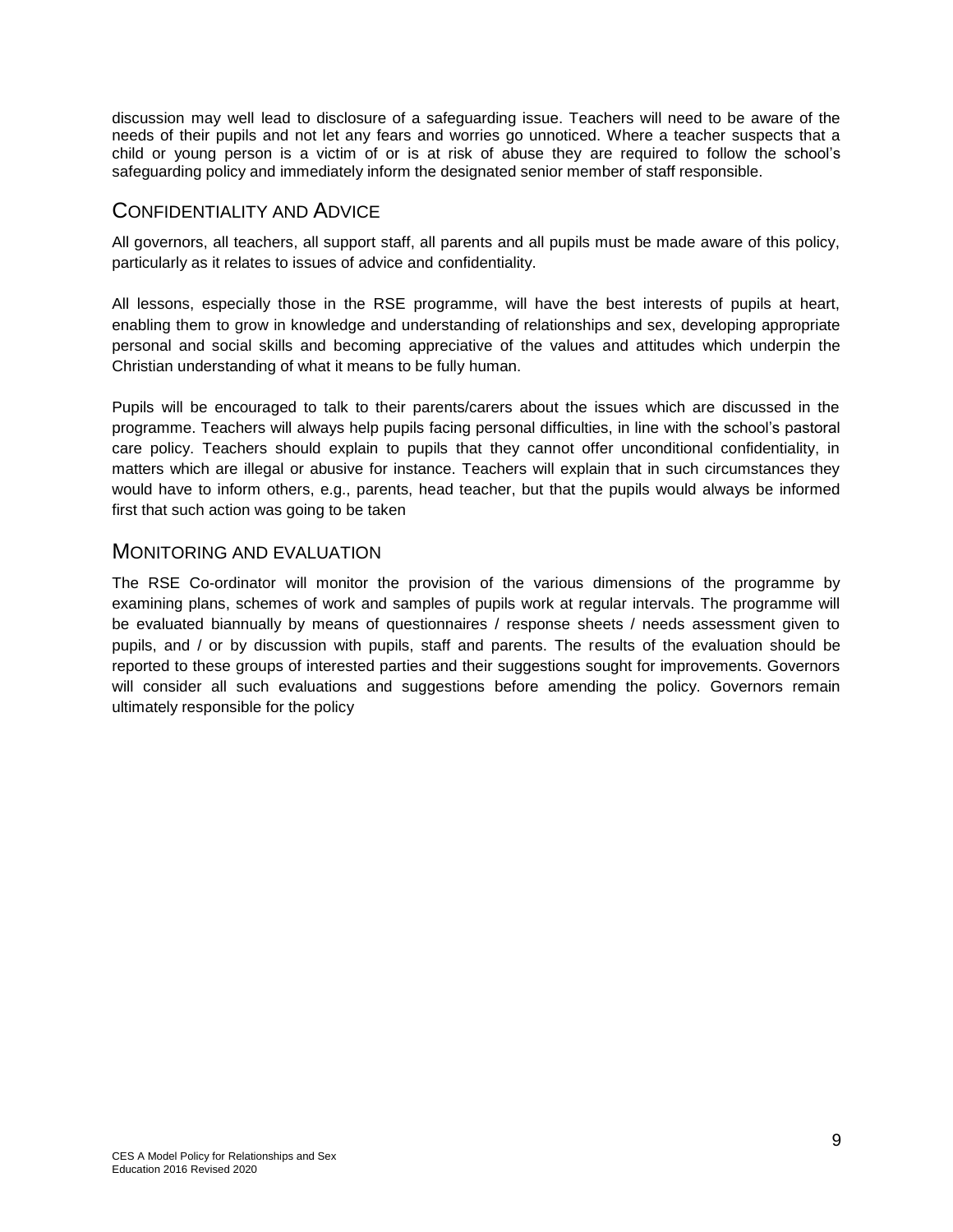## Appendix 1



**Life to the Full – Overview**

## **St Alban's use Life to the Full as a scheme of work**

Ten Ten's new programme for Catholic primary schools, **Life to the Full,** will teach Relationships Education and Health Education within the context of a Christian understanding of human sexuality rooted in the wisdom and teaching of the Catholic Church.

The framework of our programme is taken from the Model Catholic RSE Programme by the Catholic Education Service, which has been highlighted by the Department of Education as a work of good practice.

**Life to the Full** is a fully resourced Scheme of Work in Relationships and Health Education (RHE) for Catholic primary schools which embraces and fulfils the new statutory curriculum.

Taught with a spiral approach to learning, in which pupils will revisit the same topics at an ageappropriate stage through their school life, the programme includes teaching about personal health, physical and emotional wellbeing, strong emotions, private parts of the body, personal relationships, family structures, trusted adults, growing bodies, puberty, periods, life cycles, the dangers of social media, where babies come from, an understanding of the Common Good and living in the wider world.

The entire teaching is underpinned with a religious understanding that our deepest identity is as a child of God - created chosen and loved by God. The programme is fully inclusive of all pupils and their families.



**Life to the Full programme guidance**